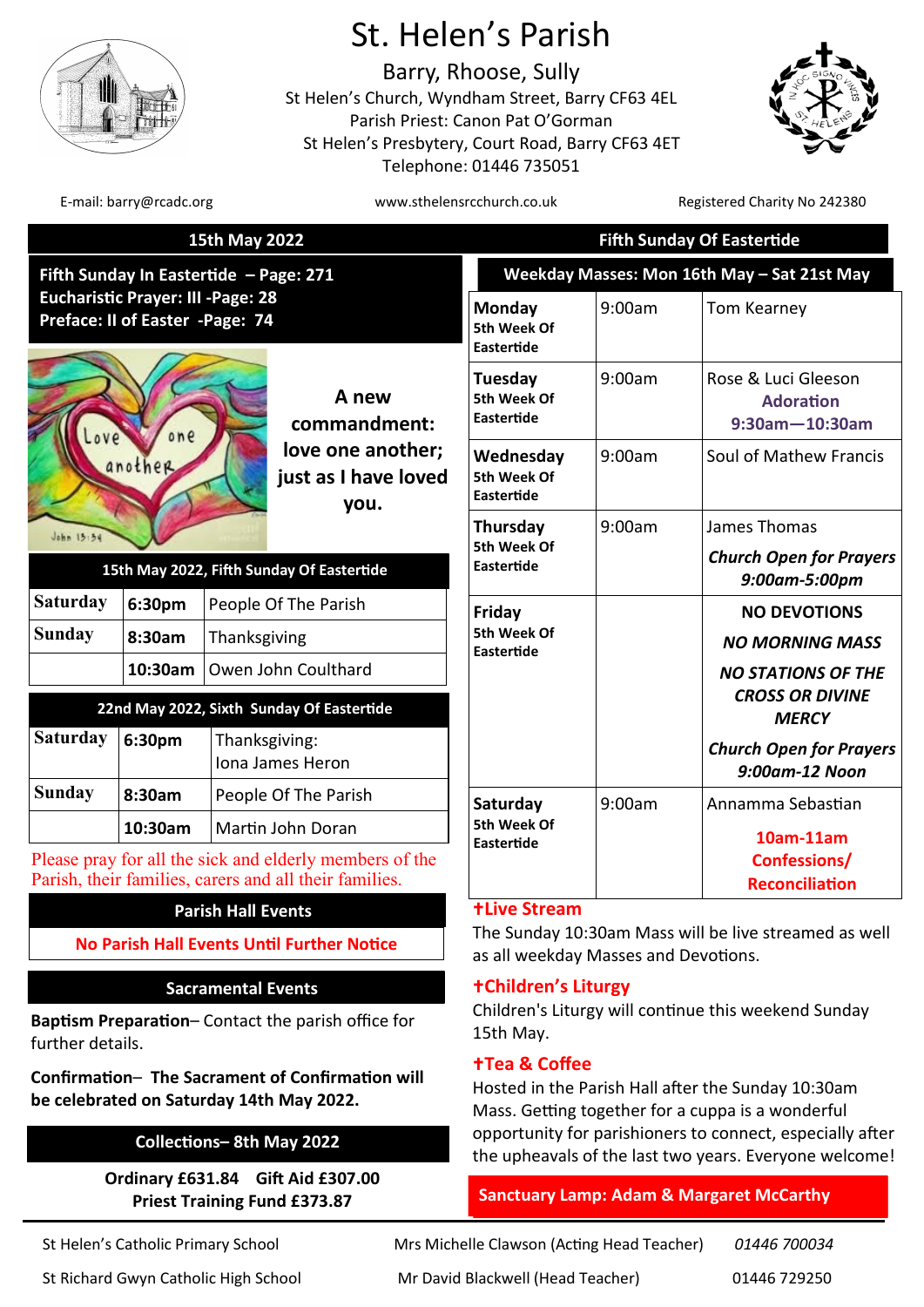#### **Please Pray**

#### **For the repose of the soul of Fr Christopher Delaney OSB who died recently.**

A requiem Mass for Fr Delaney will take place on Friday 20th May at Midday at Buckfast Abbey.

Large numbers of people are expected to attend and, therefore, a memorial Mass will take place in St Marys of the Angels, Canton, Cardiff on Friday 27th May at 7:00pm for those who are unable to travel to Buckfast Abbey for his Requiem Mass. This will be followed by refreshments in St Mary's Church Hall.

Please note parking is limited in the area and therefore allow time for travel and arrival at the Church.

#### **Confirmation**

Congratulations to all the candidates who celebrated the Sacrament of Confirmation this weekend. Please keep these young people and their families in your prayers

### **Ukraine Family**

Thank you to everyone in the parish who has supported the arrival of a refugee family into our community. It is with great pleasure that we can tell you the family of five will arrive here this weekend. The process of visas, accommodation and finance have been challenging but with the help of so many people it has been made possible. If you would still like to help we are asking for Tesco Vouchers so that the family can go shopping themselves and get essentials that they still need like food, toiletries and clothes. The vouchers can be given to Kirsty either at Mass or in the Presbytery. Thank you for your generosity.

*-Kirsty Vater & Magda Kwiatkowska.* 

### **Networking**

Networking event for all volunteers and staff Location: St Mary's Catholic Church Bridgend, 39 Ewenny Road, Bridgend, CF31 3HS. 11am -1pm Friday 27th May 2022. FREE and open to all (for example treasures, health & safety officers, youth leaders, SVP members, stewards, readers, eucharistic ministers, admin staff, gardeners, musicians and in any other capacity!)

An informal gathering over lunch for those that actively lead and support church & community life. Includes both parish staff and volunteers, an opportunity to meet the Development Team. This is a pilot to get like minded people together to share their experiences. With sufficient interest we'd like to move these around the diocese.

REGISTRATION: Please let us know if you'd like to attend indicating where you are from and if you have any special dietary requirements by emailing: Gareth Simpson, gareth.simpson@rcadc.org

Let's start rebuilding our parish communities.

#### **Pilgrimage To Our Lady Of The Taper**

It is hoped that a Pilgrimage to the shrine in Cardigan can be arranged for October (date to be agreed). The outline for the day would be to travel by coach to the Shrine where a joint celebration of the Mass could take place followed by devotions before the Statue. Father Pius, parish priest of Cardigan, will also give a short talk of the history of the Shrine and the devotion to this aspect of Our Lady.

Our Lady of Cardigan, (Mair o Aberteifi), also known as Our Lady of the Taper, is the Catholic National [Shrine](https://en.wikipedia.org/wiki/National_shrine) of Wales.

According to Medieval legend, a statue of Our Lady and Child was found beside the River Teifi, in southwest Wales, with a burning taper ([candle\)](https://en.wikipedia.org/wiki/Candle) in her hand. The original statue was destroyed during the Reformation. However, in 1986 a replacement was created with the candle being blessed by St John Paul. The image of Our Lady of the Taper is one that portrays great comfort and hope for us as the Virgin holds her son and presents Him to us as our Lord and God, she lights our way to Him with her lighted taper, which illuminates the faces of the Mother and Child. Cardigan is set in a beautiful area of Wales and has many medieval and heritage sites, (including a castle). It also has a variety of shops and restaurants. It is estimated that the cost of the day would be around £30 per head (buy or bring your own lunch). If you are interested in attending, please could you put your name and telephone number on the list at the back of the church. Thank you.

### **May Devotions In Honour Of Our Lady**

Novena to Our Lady of Sorrows 8:30am From Wednesday 11th-Friday 20th (Except Sundays).

Novena For Family & Marriage 8:30am From Saturday 21st –Tues 31st May (Except Sundays).

Each Friday of May stations of the Cross at 7:00pm with the Divine Mercy Chaplet. **Except Friday 20th May.** Please note for the month of May the usual 3:00pm Divine Mercy and stations of the cross on Friday is transferred to 7:00pm

### **Priest Training Fund**

Thank you to all who has contributed to the Priest Training Fund. Gift Aid envelopes are still available at the back of Church if you still wish to contribute.

### **Piety Stall at St Helens and Online**

limited but we also have access to over 2000 items as We have a selection of items for sale in the Piety Stall in the church hall. The stall is usually open after weekend Masses. Given the location of our stall our selection is an affiliate of [www.pietystall.co.uk.](https://www.pietystall.co.uk/?ref=2095)